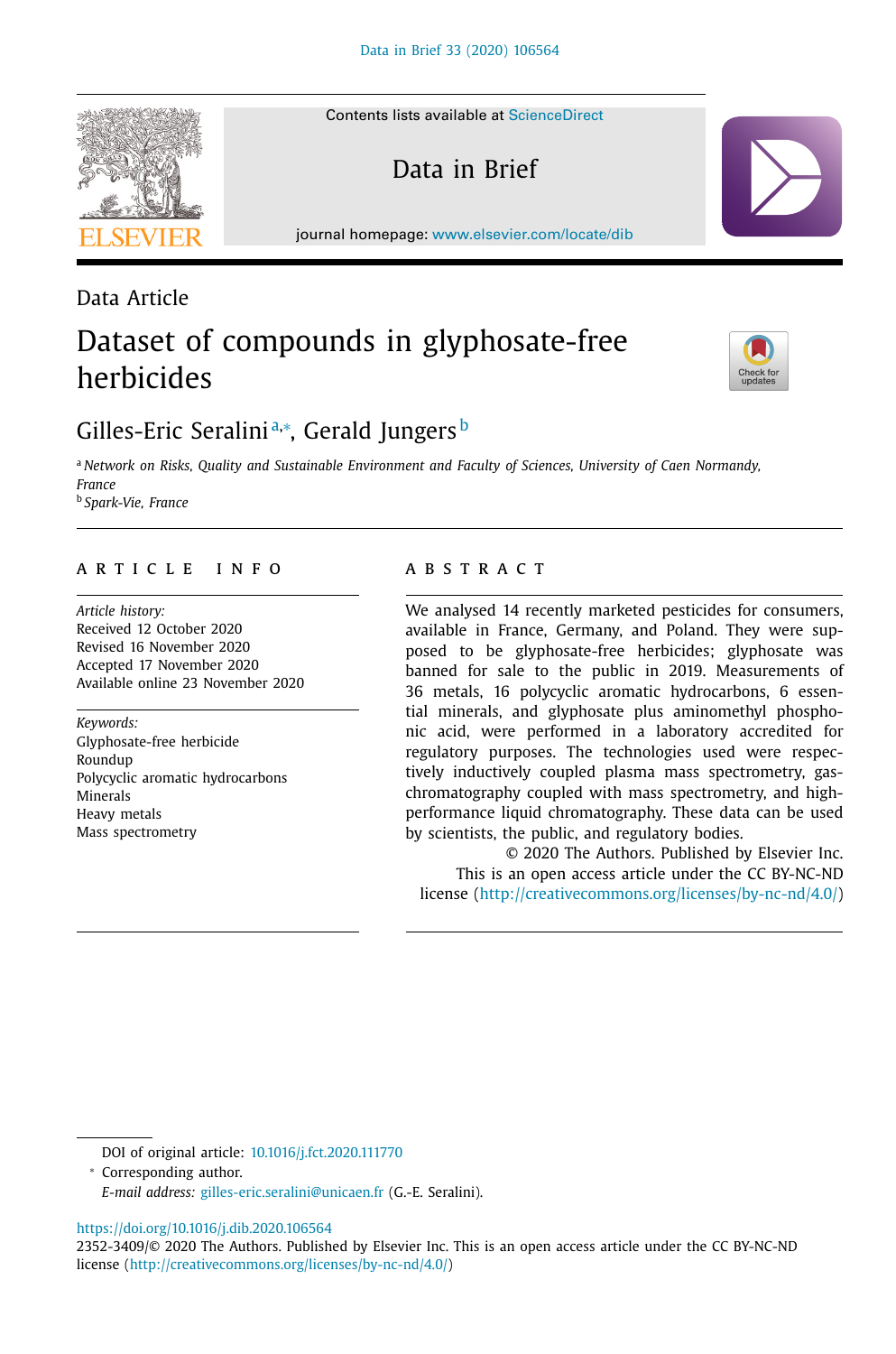# **Specifications Table**

| Subject                        | Agricultural sciences; biological sciences, environmental science, pollution,      |
|--------------------------------|------------------------------------------------------------------------------------|
|                                | health toxicology and mutagenesis, health and medical sciences, public health      |
|                                | and health policy                                                                  |
| Specific subject area          | Study of the undeclared composition of formulants of new glyphosate-free           |
|                                | herbicides, especially by mass spectrometry                                        |
| Type of data                   | 2 Tables in Supplementary material:                                                |
|                                | 1 – Detailed description of samples analysed. Table 1 is adapted from Seralini     |
|                                | and Jungers $[3]$ , with the addition of 3 columns, detailing the providers of the |
|                                | samples, the lot numbers, and the dates of production.                             |
|                                | 2 - Detailed description of the quantification of metals, salts, polycyclic        |
|                                | aromatic hydrocarbons, and glyphosate and its metabolite in the same samples.      |
| How data were acquired         | The technologies used were respectively inductively coupled plasma mass            |
|                                | spectrometry (ICP-MS), gas-chromatography coupled with mass spectrometry           |
|                                | (GC-MS), and high-performance liquid chromatography (HPLC) with further            |
|                                | fluorescence detection.                                                            |
| Data format                    | Raw                                                                                |
|                                | Analysed                                                                           |
| Parameters for data collection | The samples were collected in supermarkets, stored at room temperature as          |
|                                | indicated, and run in the machines according to the protocols described above.     |
| Description of data collection | The raw data were collected through the technologies indicated and classified      |
|                                | by date when a replication of the measure was performed (in these cases the        |
|                                | arithmetic means were indicated as M). The values were specified only when         |
|                                | they were above the limits of detection and quantification. In other cases,        |
|                                | samples scoring positive but below the level of quantification were recorded as    |
|                                | above the level of detection. The samples A-N are described in Table 1. The        |
|                                | units and products measured are in Table 2.                                        |
| Data source location           | Institution: University of Caen Normandy                                           |
|                                | City/Town/Region: Caen, Normandy                                                   |
|                                | Country: France                                                                    |
| Data accessibility             | With the article                                                                   |
|                                | Repository name: Mendeley Data                                                     |
|                                | Direct URL to data: http://dx.doi.org/10.17632/jsy2zsktcf.1                        |
| Related research article       | G.E. Seralini, G. Jungers [3] Toxic compounds in herbicides without glyphosate,    |
|                                | Food and Chemical Toxicology.                                                      |
|                                | https://doi.org/10.1016/j.fct.2020.111770                                          |

# **Value of the Data**

- Today, only the declared active principle of a pesticide is available on the labels of pesticide containers, or through the manufacturer's information. However, this declared chemical represents in the products analysed in this study only between 1.25 and 71.7% of the final composition, depending on the pesticide (Table 1). There are many other compounds in the formulations, which are always mixtures. Their exact compositions are not known to the scientific community. However, we have previously demonstrated that these can be more toxic than the declared active principles  $[1,2]$ . These newly available mixtures are thus analysed for some toxic compounds, essentially petroleum residues, and heavy metals. We also checked for the presence of glyphosate and its main metabolite aminomethylphosphonic acid (AMPA), in order to better understand the process of synthesis of these new herbicides, declared as glyphosate-free. We did not perform an exhaustive analysis of all possible chemicals contained in these pesticides, which are generally undeclared. It is useful and important to access these data for risk assessment.
- Regulatory bodies, risk assessors, scientists in this area of research, and public for general knowledge may use these data.
- These data might be used/reused for further insights and/or development of experiments, to compare different batches of the same pesticide formulation and to compare one pesticide formulation with other products, as well as to check if certain compounds were declared in market authorizations, for legal purposes.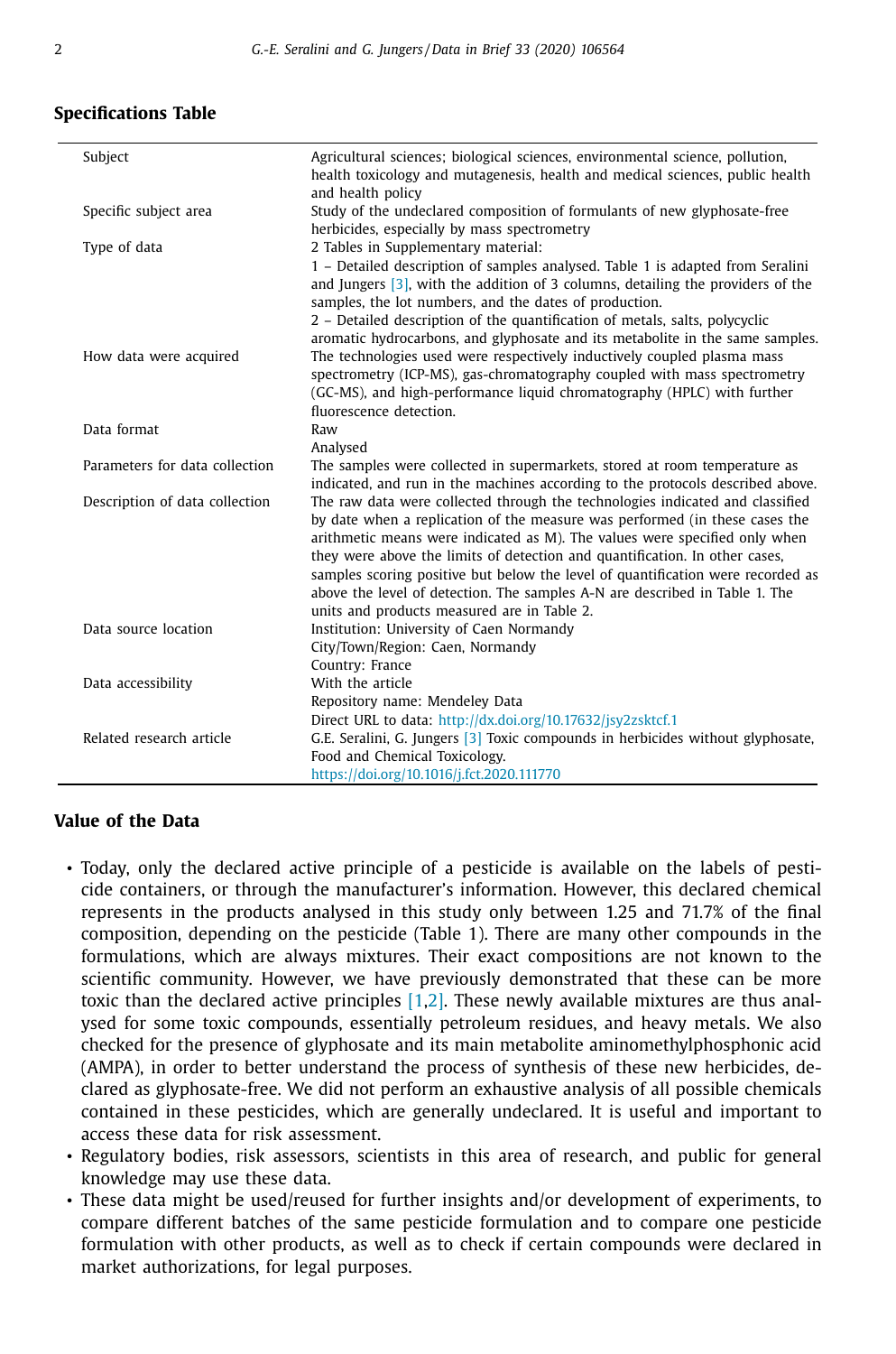# **1. Data Description**

Table 1 corresponds to the description of the herbicides studied in this work A-N, with 8 columns including the herbicide brand name, the nature of the declared active principle, its percentage in the formulation, the authorization number for marketing, the company marketing the product, the provider and the batch authorization number, and the date of production.

Table 2 presents the raw data for all the elements measured in the samples described in Table 1. Metals measured are indicated in the first column, beginning with arsenic and mercury, because they are measured in μg/L, while all the others are in mg/L. Then a line corresponds to the total for metals found in each sample per mg/L. The 6 life salts or essential minerals in mg/L (copper is in metals) are indicated, followed also by their total. Finally, polycyclic aromatic hydrocarbons (PAHs in μg/L) are indicated, finishing with their total per sample. The column finishes with the detection of undeclared molecules of the pesticides glyphosate and AMPA in μg/L, followed by the total. On the right, all the results are indicated per sample, according to the date of measurement or by batch number. Means (M) are in highlighted in blue.

Both tables include their legends.

#### **2. Experimental Design, Materials and Methods**

To ensure the accuracy and reproducibility of the data, for adequate replications, standard deviations and coefficients of variations, all measurements were performed in laboratories accredited by COFRAC, the French accreditation body.

#### *2.1. ICP-MS for essential minerals and metals*

ICP-MS was used according to the norm NF EN ISO 17294-2. The sample is first mineralized, then nebulized. Regarding equipment, the 7700 Series for ICP-MS (Agilent Technologies) can be used. For nebulization, a modified Lichte with a cyclonic chamber can be used. For essential minerals, calcium, magnesium, phosphorus, potassium, and sodium were detected; for metals or metalloids, other minerals, aluminum, antimony, arsenic, barium, beryllium, bismuth, cadmium, chromium, cobalt, copper, iron, gallium, germanium, hafnium, indium, lithium, lead, manganese, molybdenum, nickel, niobium, palladium, rhenium, selenium, silicon, silver, strontium, tantalum, tellurium, thallium, tin, titanium, tungsten, vanadium, zinc, and zirconium were assayed. The MO176 ICPAES method was also used. Mineralization of water was adapted from the norm NF EN ISO 15587-2; the mineralization was performed by evaporation with addition of nitric acid. This part of ISO 15587 specifies a method for extracting trace elements from a water sample, using nitric acid as a digestion agent. The method is applicable to all types of water with a suspended solids concentration of less than 20 g/l and a total organic carbon (TOC) concentration, expressed as carbon, of less than 5  $g/l$ . The analysis of a blank and the calibration range were accomplished; this was controlled by an independent standard with the acceptance criterion range of  $+/-10\%$ . Other independent standards were analyzed every 10-15 samples with an acceptance criterion of  $+/-20\%$ ; at the end of the measurements, low-end standards were analyzed. The aerosol in plasma after nebulization allows an ionization of atoms. Arsenic was measured with the adapted method MO309 or adapted MO309-NF EN ISO 17294-2.

#### *2.2. GC-MS for PAHs*

The international normalized method DIN 38407-39 was applied for PAHs measures. First, PAHs in water were extracted with cyclohexane. The extract was concentrated by evaporation. The PAHs were then separated by gas chromatography (GC) on capillary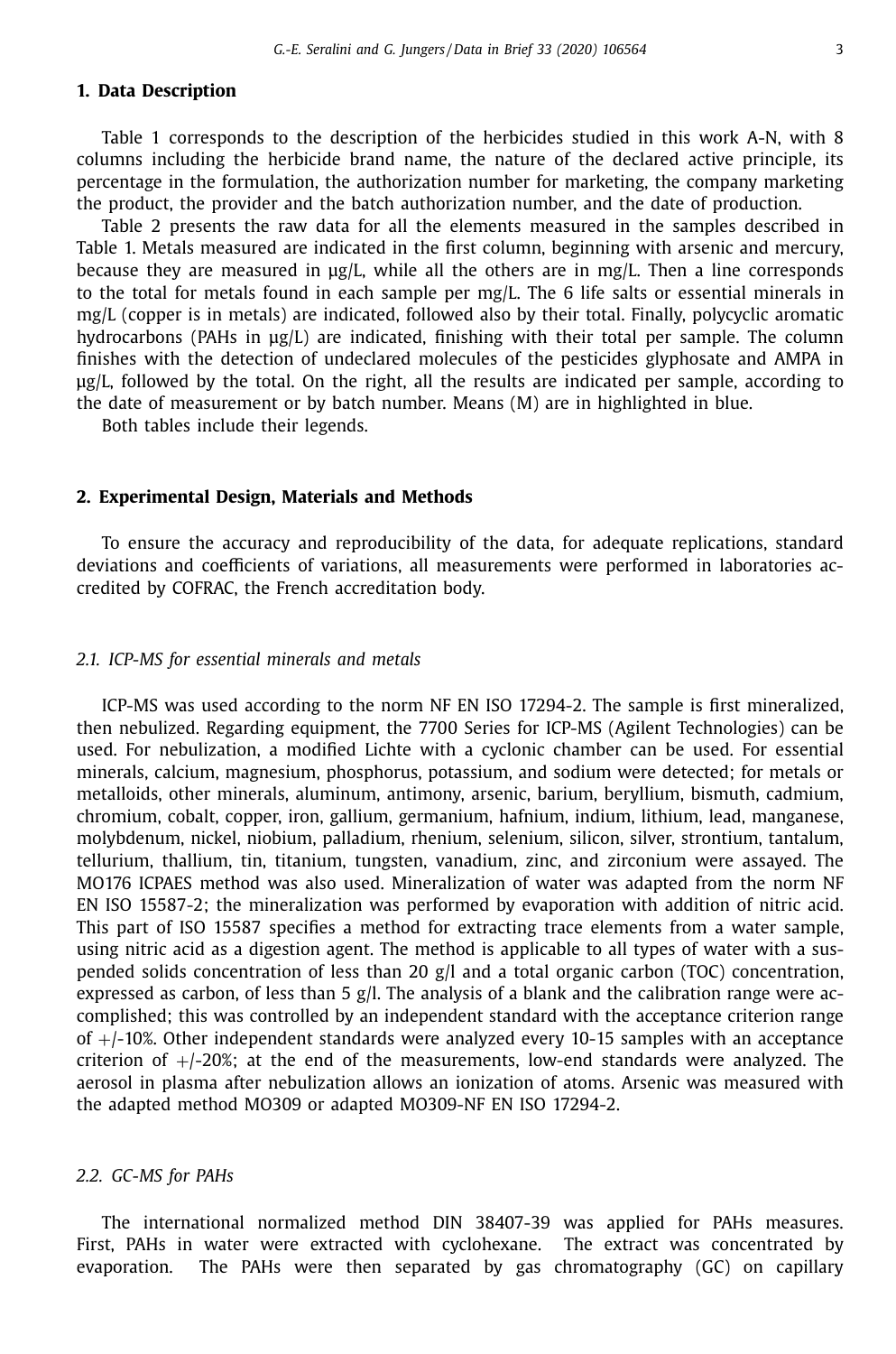columns with suitable stationary separation phases and identified and quantified by MS. The products assayed were acenaphthene, acenaphthylene, anthracene, benzo(A)anthracene, benzo(A)pyrene, benzo(B)fluoranthene, benzo(G,H,I)perylene, benzo(K)fluoranthene, chrysene, dibenzo(A,H)anthracene, fluoranthene, fluorene, indeno(1,2,3-C,D)pyrene, naphthalene, phenanthrene, and pyrene.

In detail, after adding a mixture of isotope-labelled standards to the samples, the extracts obtained by liquid/liquid extraction were dried with anhydrous sodium sulphate and concentrated prior to analysis by gas chromatography with mass spectrometer (GC/MS). Chromatographic separation was performed on a Varian VF-Xms column. Quantification was done by isotope dilution.

#### *2.3. HPLC and fluorescence detections for glyphosate and AMPA*

HPLC followed by final stack derivatization and fluorescence detection (F22, all method DIN 38407-22) was performed for G and its main metabolite aminomethyl phosphonic acid (AMPA). In principle, the sample is acidified and passed through a cation exchanger to obtain an eluate with higher concentrations of glyphosate and AMPA. After acidification with hydrochloric acid, the eluate is purified by filtering it through an anion exchanger. The filtrate is evaporated to dryness and the residue is taken up in a buffer solution for the HPLC analysis. Glyphosate and AMPA are separated by isocratic HPLC using a cation exchanger and immediately subjected to a two-stage postcolumn derivatization in which glyphosate is converted to glycine by oxidation with sodium hypochlorite in the first step.

#### **Ethics Statement**

Data are presented accurately and made publicly available for this research from a public institution.

#### **Credit Author Statement**

Professor Seralini was the main investigator and supervised the work; Gerald Jungers helped with technical assistance and in making the tables.

## **Declaration of Competing Interest**

The authors declare that they have no competing financial interests, patents, or personal relationships that could have influenced the work reported in this paper.

#### **Acknowledgments**

The authors wish to thank the University of Caen Normandy, Network on Risks, Quality and Sustainable Environment for structural support.

#### **Supplementary Materials**

Supplementary material associated with this article can be found in the online version at doi[:10.1016/j.dib.2020.106564.](https://doi.org/10.1016/j.dib.2020.106564)